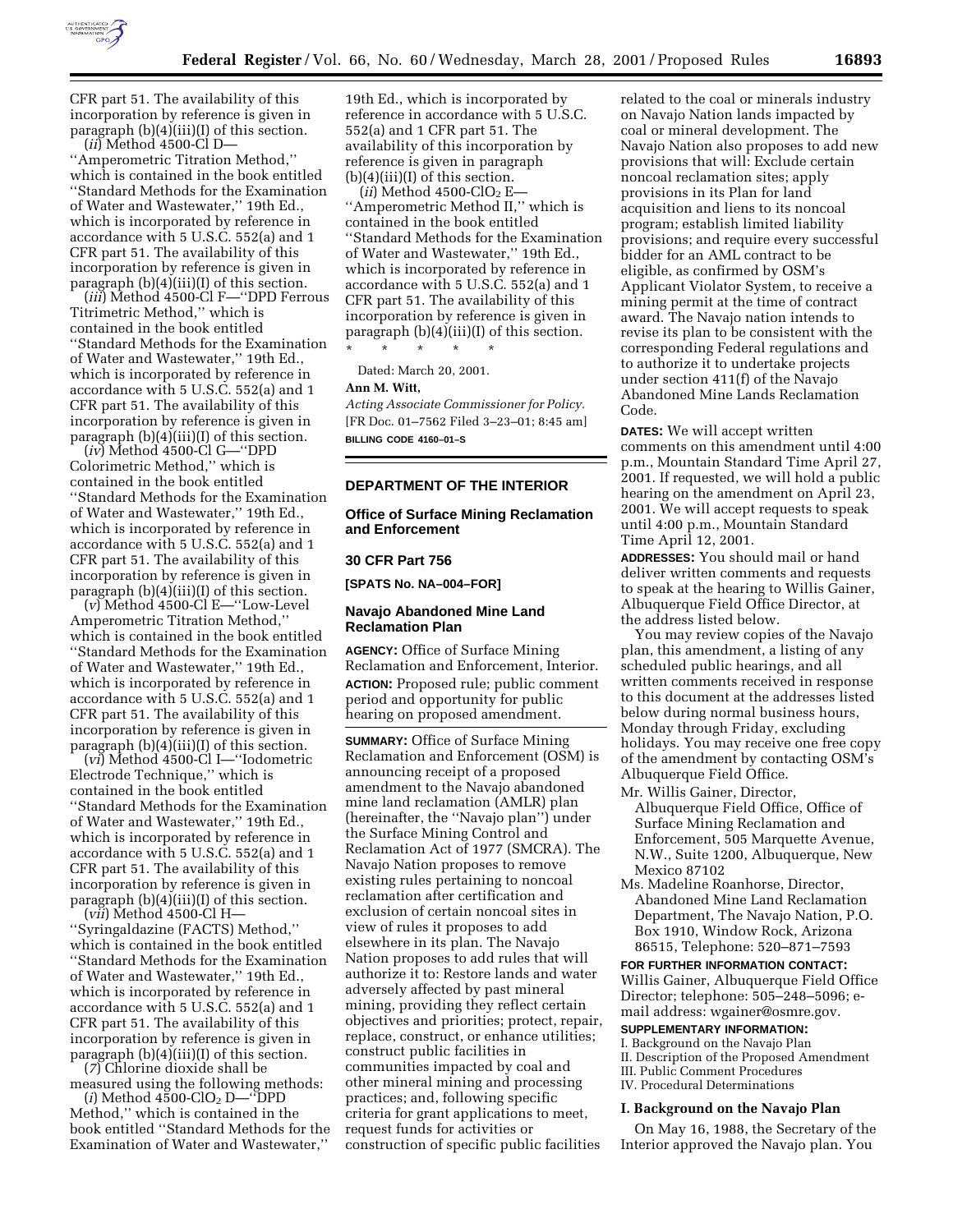can find general background information on the Navajo plan, including the Secretary's findings and the disposition of comments, in the May 16, 1988, **Federal Register** (53 FR 17186). You can also find later actions concerning the Navajo Nation's plan and plan amendments at 30 CFR 756.14.

# **II. Description of the Proposed Amendment**

By letters dated March 2 and March 8, 2001, the Navajo Nation sent us a proposed amendment to its plan (NA– 004–FOR, administrative records numbers NA–255 and NA–256) under SMCRA (30 U.S.C. 1201 *et seq.*). The Navajo Nation sent the amendment at its own initiative. The full text of the plan amendment is available for you to read at the locations listed above under **ADDRESSES.**

Specifically, the Navajo Nation proposes the following changes in its Plan:

A. *Subsection M.2, noncoal reclamation after certification:* The Navajo Nation proposes to remove existing rules at subsection M.2, M.2(a) and M.2(a)(1) through (a)(3) concerning noncoal reclamation after certification. It proposes to remove these rules in view of similar rules it proposes to add at new subsection O.2 in its Plan;

B. *Subsection O.1, Exclusion of Noncoal Reclamation Sites:* The Navajo Nation proposes to remove this existing rule that does not allow its AML program to fund reclamation of sites and areas designated for remedial action under the Uranium Mill Tailings Radiation Control Act of 1978 (UMTRCA) or that have been listed for remedial action under the Comprehensive Environmental Response Compensation and Liability Act of 1980. It proposes to add an identical provision at subsection O.6 in its Plan;

C. *Subsection O, Noncoal Reclamation After Certification:* The Navajo Nation proposes to remove the existing section heading, ''P. Reserved'' and replace it with ''O. NONCOAL RECLAMATION AFTER CERTIFICATION;''

1. Proposed subsection O.1 notes that subsection O applies to: Projects that restore lands and water adversely affected by past mineral mining; projects that protect, repair, replace, construct, or enhance utilities or facilities; and construction of public facilities in communities impacted by coal and other mineral mining and processing practices;

2. Proposed subsection O.2 establishes the three objectives and priorities that projects to restore lands and water adversely affected by past mineral mining must reflect;

3. Proposed subsection O.3 provides that enhancement of facilities or utilities (as provided under the second clause of proposed subsection O.1) may include upgrading needed to meet local, State, or Federal public health or safety requirements but it may not include any service area expansion not needed to address a specific abandoned mine land problem;

4. Proposed subsection O.4 authorizes the Navajo Nation to submit a grant application for funds to pay for activities for construction of specific public facilities related to the coal or minerals industry on Navajo Nation lands impacted by coal or mineral development if, notwithstanding the requirements of proposed subsection O.1, the Navajo Nation President (subject to applicable laws) determines they are needed;

5. Proposed subsection O.5 through O.5(h) establish the criteria that the Navajo Nation's grant applications requesting funds under proposed subsection O.4 and section 411(f) of the Navajo Abandoned Mine Lands Reclamation Code must meet;

6. Proposed subsection O.6 prohibits the Navajo Nation from spending AML program funds to reclaim sites and areas designated for remedial action under UMTRCA or listed for remedial action under CERCLA;

7. Proposed subsection O.7 applies the requirements of subsections II.H (Acquisition, Management and Disposition of Lands and Water) and II.J (Rights of Entry) of the Plan to the Navajo Nation's noncoal program using the word ''noncoal'' in lieu of the word ''coal'';

8. Proposed subsection O.8 applies the requirements of subsection II.I (Reclamation on Private Land) to the Navajo Nation's noncoal program using the word ''noncoal'' in lieu of the word ''coal'';

9. Proposed subsection O.9 describes those conditions under which the Navajo Nation will, and will not, be liable under Federal, State, or Tribal law for costs or damages as a result of action taken or omitted in the course of carrying out its Plan; and

10. Proposed subsection O.10 requires every successful bidder for a Navajo AML contract to be eligible at the time of contract award, under OSM's Applicant Violator System, to receive a permit or conditional permit to conduct surface coal mining operations.

#### **III. Public Comment Procedures**

Under the provisions of 30 CFR 732.17(h), we request your comments on

whether the amendment satisfies the applicable program criteria of 30 CFR 732.15. If we approve the amendment, it will become part of the Navajo program.

#### *Written Comments*

Send your written comments to OSM at the address given above. Your written comments should be specific, pertain only to the issues proposed in this rulemaking, and include explanations in support of your recommendations. In the final rulemaking, we will not consider or include in the administrative record any comments received after the time indicated under **DATES** or at locations other than the Albuquerque Field Office.

#### *Electronic Comments*

Please submit Internet comments as an ASCII, WordPerfect, or Word file avoiding the use of special characters and any form of encryption. Please also include ''Attn: SPATS No. NA–004– FOR'' and your name and return address in your Internet message, contact the Albuquerque Field Office at 505–248– 5096.

#### *Availability of Comments*

We will make comments, including names and addresses of respondents, available for public review during normal business hours. We will not consider anonymous comments. If individual respondents requested confidentiality, we will honor their request to the extent allowable by law. Individual respondents who wish to withhold their name or address from public review, except for the city or town, must state this prominently at the beginning of their comments. We will make all submissions from organizations or businesses, and from individuals identifying themselves as representatives or officials or organizations or businesses, available for public review in their entirety.

#### *Public Hearing*

If you wish to speak at the public hearing, contact the person listed **FOR FURTHER INFORMATION CONTACT** by 4:00 p.m., Mountain Standard Time, April 12, 2001. If you are disabled and need special accommodations to attend a public hearing, please contact the person listed under **FOR FURTHER INFORMATION CONTACT.** We will arrange the location and time of the hearing with those persons requesting the hearing. If no one requests an opportunity to speak, we will not hold the hearing.

To assist the transcriber and ensure an accurate record, we request, if possible,